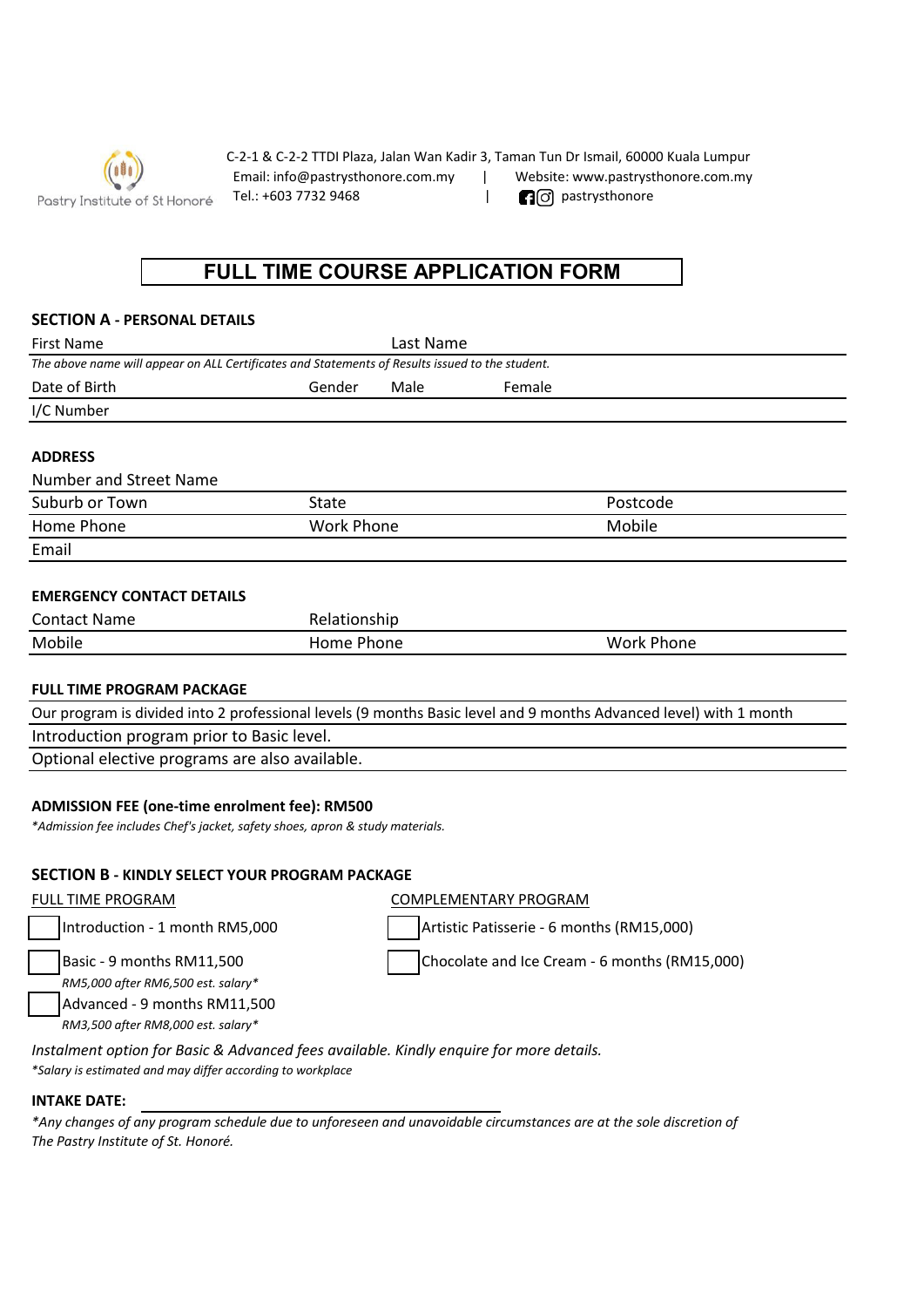

C-2-1 & C-2-2 TTDI Plaza, Jalan Wan Kadir 3, Taman Tun Dr Ismail, 60000 Kuala Lumpur Email: info@pastrysthonore.com.my | Website: www.pastrysthonore.com.my Tel.: +603 7732 9468 | pastrysthonore

# **SECTION C - ACADEMIC AND WORK EXPERIENCES**

Attach copies of your transcripts or statement of results for secondary and post-secondary study. Documents not in English must be submitted with certified English translation.

|                              | Senior Secondary School | Post-Secondary School<br>(course 1) | Post-Secondary School<br>(course 2) |
|------------------------------|-------------------------|-------------------------------------|-------------------------------------|
| Name of qualification        |                         |                                     |                                     |
| Year completed               |                         |                                     |                                     |
| School/Institute/University  |                         |                                     |                                     |
| Are you waiting for results? | Yes<br>No.              | No<br>Yes                           | No<br>Yes                           |

| NAME OF EMPLOYER | <b>POSITION</b> | START AND FINISH DATE OF EMPLOYMENT |
|------------------|-----------------|-------------------------------------|
|                  |                 |                                     |
|                  |                 |                                     |
|                  |                 |                                     |